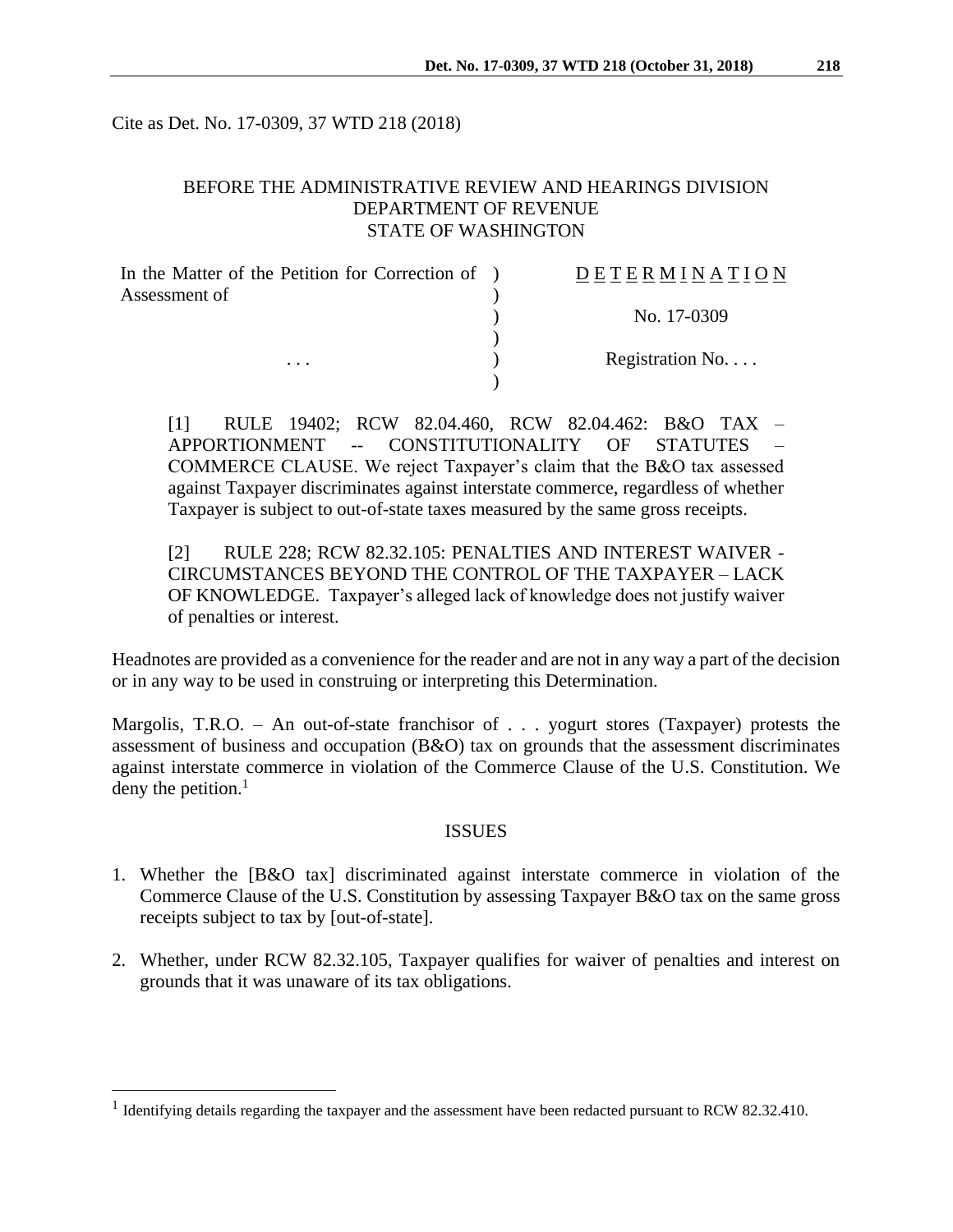# FINDINGS OF FACT

Taxpayer is a franchisor of . . . yogurt stores, including stores in Washington. It receives royalties and advertising fees from the Washington stores. It also makes sales to the Washington stores, including retail sales of items such as signage and uniforms and wholesale sales of items such as spoons and cups.

The Department of Revenue's (Department) Audit Division (Audit) examined the Taxpayer's account for the period January 1, 2011, through December 31, 2015, and assessed Taxpayer \$ . . . . The assessment is comprised of  $(\$ \dots)$  in Small Business Credit,  $\$ \dots$  in Retail Sales tax,  $\$ \dots$ in Retailing B&O tax, \$ . . . in Wholesaling B&O tax, \$ . . . in Service and Other Activities B&O tax, \$ . . . in Royalties B&O tax, \$ . . . in 29 percent Delinquent Penalty, \$ . . . in interest, \$ . . . in 5 percent Assessment Penalty, and \$ . . . in 5 percent Unregistered Business Penalty. Audit attributed receipts among states based on identifying the contribution amount of income paid by each franchisee and determining the amounts received from only Washington franchisees.

Taxpayer petitions for correction of the assessment on grounds that both [out-of-state] and Washington tax the same, identical interstate transactions, and they both use the same measure (gross receipts) to impose the tax, exposing Taxpayer to unconstitutional multiple taxation absent exemption or offset for taxes paid to other states. In support of this position, Taxpayer provided . . . Renewal Confirmations showing on-line payments and Profit and Loss Statements with figures linked to the on-line payments. Taxpayer explains that it pays gross receipts tax on retail sales under . . ., wholesale sales under . . . , and other gross receipts under . . . .

Taxpayer provided a Renewal Confirmation evidencing payment of \$ . . . submitted and received on March 2, 2015. It lists the taxable activities as follows:

| <b>Business Activity</b>               | <b>Basis for Tax</b>        |
|----------------------------------------|-----------------------------|
| Wholesale Sales $(\ldots)$             | $\lceil \mathcal{S} \rceil$ |
| Retail Sales $(\ldots)$                | $\lceil \mathbb{S} \rceil$  |
| $Prop/Coll/Sport/Vend/Freight( \dots)$ | $\lceil \mathcal{S} \rceil$ |
| Miscellaneous Services $(\ldots)$      | $\lceil \mathcal{S} \rceil$ |
| Professions/Occupations $(\ldots)$     | $\lceil \mathbb{S} \rceil$  |

A spreadsheet titled "Profit & Loss Jan – Dec 2014" was attached, which shows the computation of tax liability. The liability is based on the sum of amounts associated with four categories, each multiplied by a unique factor. The four categories, which are associated with various income accounts, are: in-state sales (wholesale), in-state sales (retail), professions/OCC (including income from franchise fees and royalties), and miscellaneous services (including income from the sale of "lic partnerships and cops" and breakage income.)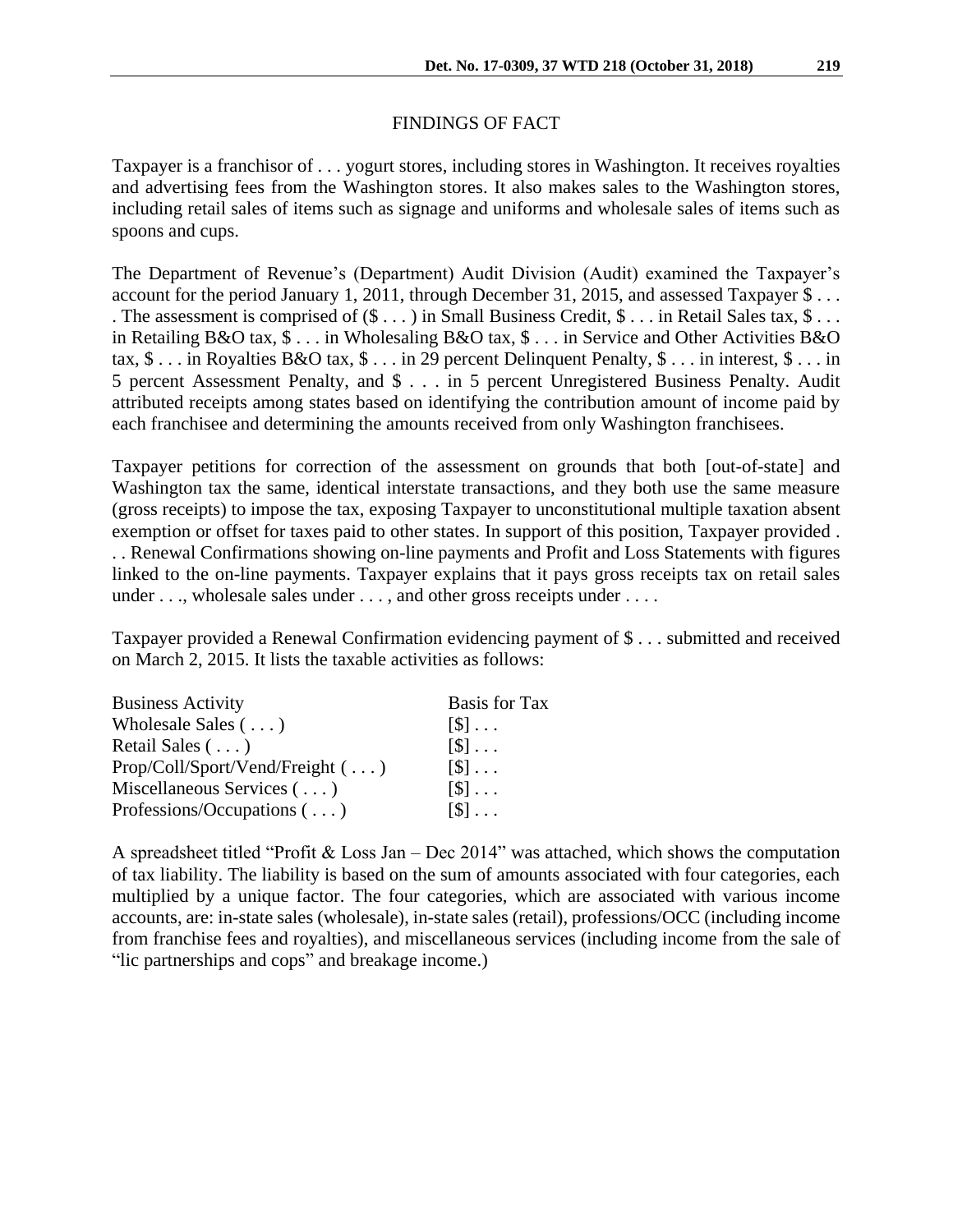Taxpayer provided a Renewal Confirmation evidencing payment of \$ . . . submitted and received on February 29, 2016. It lists the taxable activities as follows:

| <b>Business Activity</b>           | <b>Basis for Tax</b>        |
|------------------------------------|-----------------------------|
| $Prop/Coll/Sport/Vend/Freight$ ()  | $\lceil \mathcal{S} \rceil$ |
| Miscellaneous Services $(\ldots)$  | $\lceil \mathcal{S} \rceil$ |
| Professions/Occupations $(\ldots)$ | $\lceil \mathcal{S} \rceil$ |
| GrossReceiptFund/                  | $\lceil \mathbb{S} \rceil$  |
| GrossReceiptFund/                  | $\lceil \mathcal{S} \rceil$ |

A spreadsheet titled "Profit & Loss January through December 2015" was attached, which shows the computation of tax liability. The liability is based on the sum of amounts associated with six categories, multiplied by various factors. The six categories, which are associated with various income accounts, are: in-state sales (wholesale), in-state sales (retail), out-of-state (wholesale), out-of-state (retail), professions/OCC, and miscellaneous services (comprised of leased team member income). We note that this computation, in contrast to that for 2014, appears to include income from out-of-state wholesaling and retailing.

Taxpayer asserts that it was taxed twice on receipts from royalties and franchise fees, and starting in 2015, also taxed twice on receipts from wholesaling and retailing, and that such multiple taxation is prohibited by the U.S. Constitution.

### ANALYSIS

Washington imposes a B&O tax "for the act or privilege of engaging in business" in this state on "every person that has a substantial nexus with this state." RCW 82.04.220. The B&O tax "is measured by the application of rates against value of products, gross proceeds of sales, or gross income of the business, as the case may be." *Id.* The B&O tax rate varies according to the nature, or classification, of the business activity. *See generally,* Ch. 82.04 RCW. Business activities other than those classified elsewhere in Chapter 82.04 RCW fall under the catch-all Service and Other Activities B&O tax classification. RCW 82.04.290(2). To the extent that Taxpayer's gross income is taxable in Washington, Taxpayer does not dispute that its various business activities were classified properly by Audit.

Effective June 1, 2010, ". . . any person earning apportionable income taxable under this chapter and also taxable in another state must, for the purpose of computing tax liability under this chapter, apportion to this state, in accordance RCW 82.04.462, that portion of the person's apportionable income derived from business activities performed within this state." RCW 82.04.460. "Apportionable income" includes gross income of the business generated from engaging in "apportionable activities." RCW 82.04.460(4)(a). "Apportionable activities" includes those taxed under RCW 82.04.290 and RCW 82.04.2907. WAC 458-20-19402 (Rule 19402) is the Department's administrative rule implementing RCW 82.04.462. Rule 19402(301)(a)(i) provides the following additional information regarding the attribution of apportionable income (in pertinent part):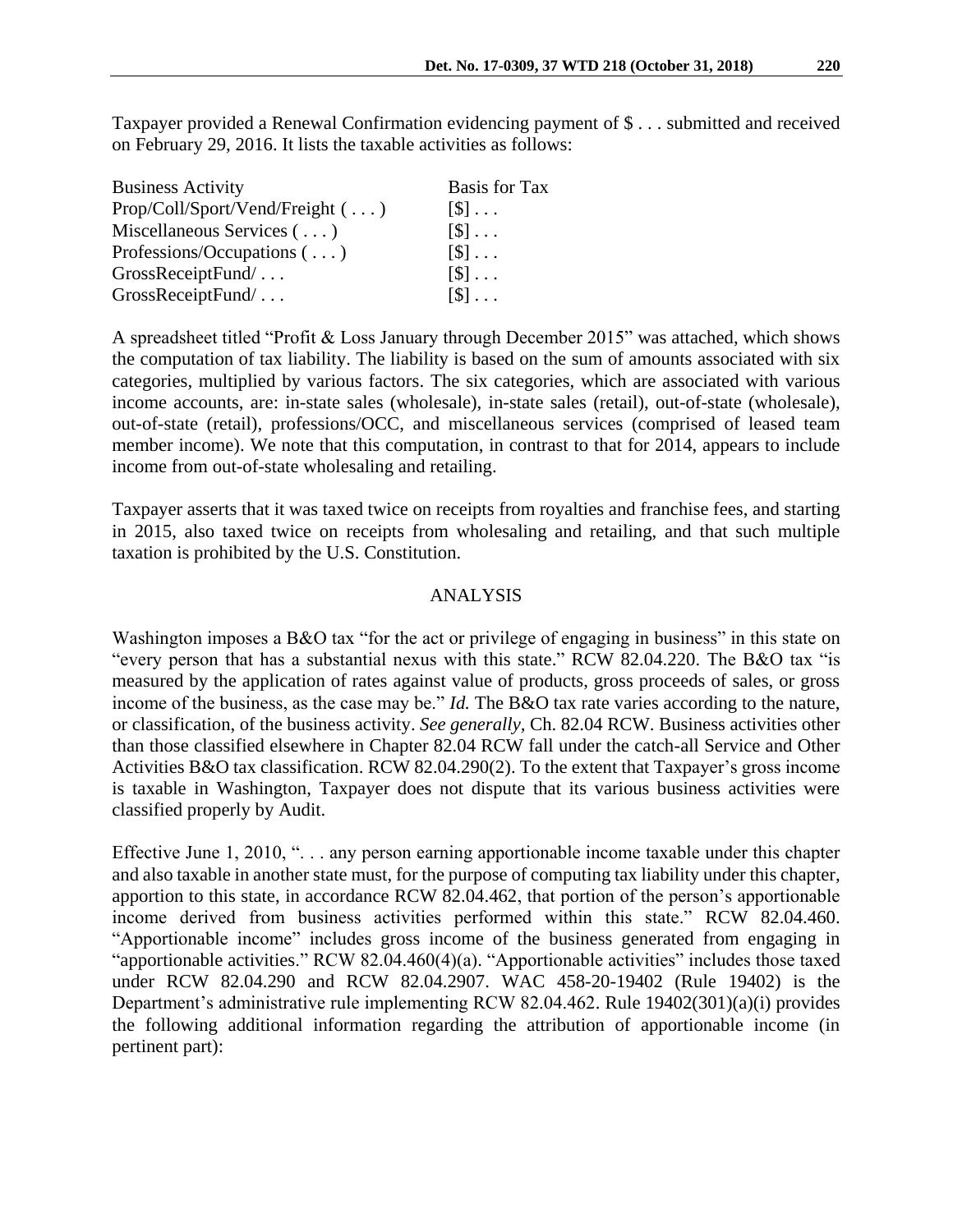If a taxpayer can reasonably determine the amount of a specific apportionable receipt that relates to a specific benefit of the services received in a state, that apportionable receipt is attributable to the state in which the benefit is received. When a customer receives the benefit of the taxpayer's services in this and one or more other states and the amount of gross income of the business that was received by the taxpayer in return for the services received by the customer in this state can be reasonably determined by the taxpayer, such amount of gross income must be attributed to this state. This may be shown by application of a reasonable method of proportionally attributing the benefit among states. The result determines the receipts attributed to each state.

*See also*, WAC 458-20-19403 (providing for attribution of apportionable royalty receipts).

The Commerce Clause of the U.S. Constitution provides that certain requirements must be satisfied for a state to subject an individual to taxation in that state. The four Commerce Clause requirements for a state tax on interstate commerce are set forth in the seminal case of *Complete Auto Transit, Inc. v. Brady*, 430 U.S. 274, 278-82, 97 S.Ct. 1076, 1078-1080, 51 L.Ed. 326 (1977): (1) There must be sufficient connection or nexus between the interstate activities and the taxing state; (2) the tax must be fairly apportioned; (3) the tax must not discriminate against interstate commerce; and (4) the tax must be fairly related to the services provided by the state. *Chicago Bridge & Iron Co. v. Dep't. of Revenue*, 98 Wn.2d. 814, 826, 659 P.2d 463 (1983).

Taxpayer asserts that the B&O tax as assessed against Taxpayer discriminates against interstate commerce. A tax on interstate commerce is not discriminatory unless it affords a "different tax treatment of interstate and intrastate commerce" that is detrimental to interstate commerce. *Commonwealth Edison Co. v. Montana*, 453 U.S. 609, 618 (1981); *Associated Industries of Missouri v. Lohman*, 511 U.S. 641, 652, N. 4 (1994); *Chicago Bridge & Iron Co. v. Dep't of Revenue*, 98 Wn.2d 814, 830, 659 P.2d 463 (1983). We find no such treatment in the applicable statutes. A plain reading of RCW 82.04.220 reveals that the B&O tax is imposed "for the act or privilege of engaging in business" in Washington, regardless of the location of a taxpayer. The broad definition of "business" under RCW 82.04.140 makes no distinction regarding the location of a taxpayer. We find no language declaring a discriminatory tax treatment for a taxpayer located outside of Washington in the implementation of apportionment under RCW 82.04.462.

Taxpayer . . . relies upon *[Gwin, White & Prince, Inc. v. Henneford,](https://1.next.westlaw.com/Link/Document/FullText?findType=Y&serNum=1939122269&pubNum=708&originatingDoc=I396f7a4a031311da9439b076ef9ec4de&refType=RP&originationContext=document&transitionType=DocumentItem&contextData=(sc.Default))* 305 U.S. 434 (1939)[, as support for its discrimination claim.]. We interpret Taxpayer's argument as a facial challenge to the constitutionality of RCW 82.04.462. We have no authority to rule on such facial constitutional challenges and decline to make any ruling in that regard. *Bare v. Gorton*, 84 Wn2d 380, 526 P.2d 379 (1974). However, we note that single-factor sales apportionment has been held constitutional under the Commerce Clause. *See Mooreman Mfg. Co. v. Blair*, 437 U.S. 267, 273, 98 S.Ct. 2340 (1978). In conclusion, we reject Taxpayer's claim that the B&O tax as applied by Audit and assessed against Taxpayer discriminates against interstate commerce, regardless of whether Taxpayer is subject to [out-of-state] taxes measured by the same gross receipts. Further, to the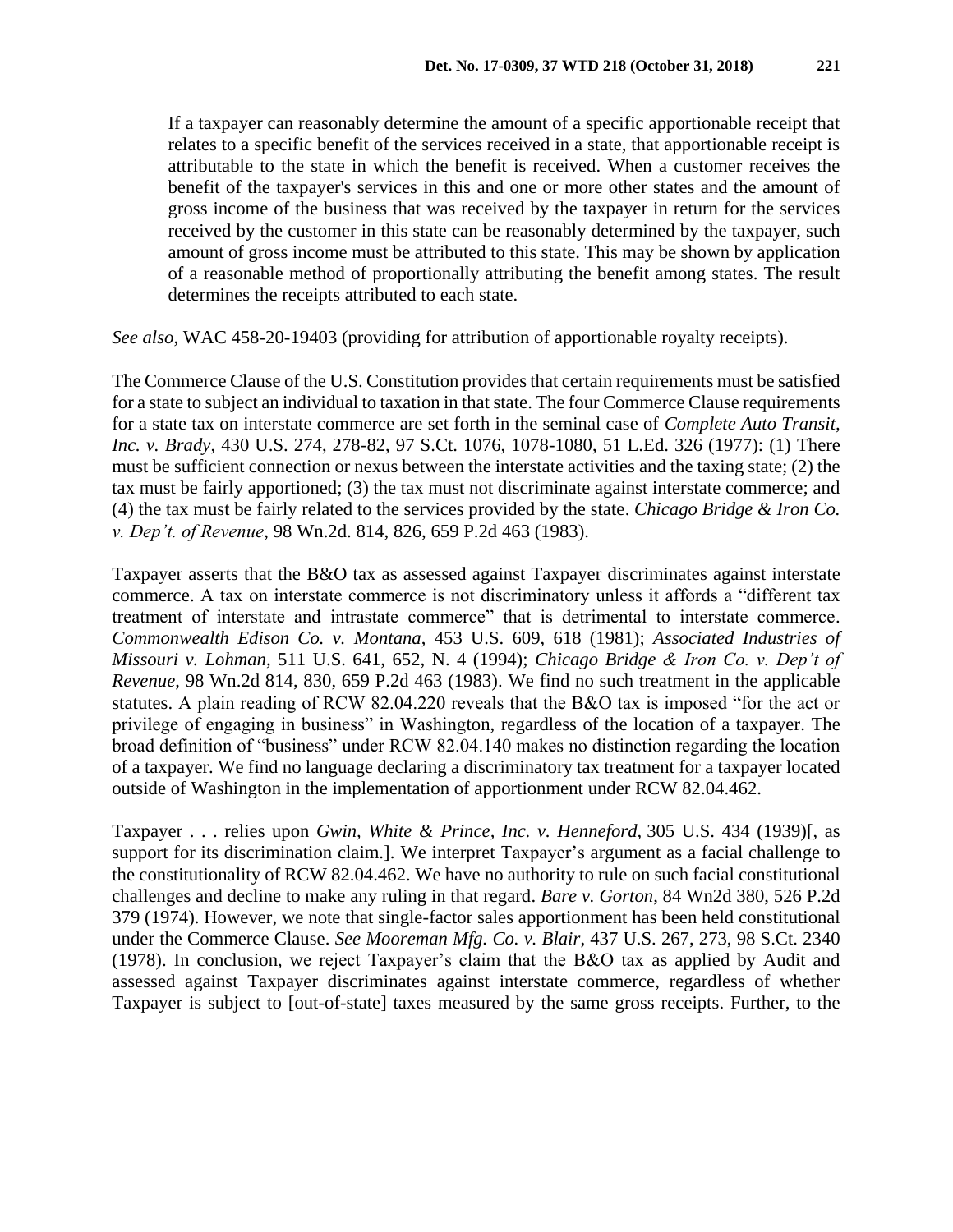We next address Taxpayer's argument that penalties and interest should be waived. The Washington tax system is based largely on voluntary compliance. The Revenue Act imposes on taxpayers the responsibility to inform themselves about applicable tax laws, register with the Department, and accurately and timely pay taxes. Ch. 82.32A RCW. The Department is an administrative agency and has no [implied] discretionary authority to waive penalties or interest. Det. No. 01-165, 22 WTD 5 (2003) (citing Det. No. 98-85, 17 WTD 417 (1998); Det. No. 99-285, 19 WTD 492 (2000)). The Department only has the authority granted by statute to waive penalties and interest, which is set out in RCW 82.32.105.<sup>3</sup>

Under RCW 82.32.105(1), the Department can waive penalties where the late payment is due to "circumstances beyond the control of the taxpayer." The Department is authorized to issue rules regarding the waiver of penalties and interest. RCW 82.32.105(4). It has done that in WAC 458- 20-228 (Rule 228).

Rule  $228(9)(a)(i)$  provides that "... [t]he taxpayer bears the burden of establishing that the circumstances were beyond its control and directly caused the late payment . . . ." Rule 228(9)(a)(ii) explains what is meant by "circumstances beyond the control of the taxpayer" as follows:

The circumstances beyond the control of the taxpayer must actually cause the late payment. Circumstances beyond the control of the taxpayer are generally those which are immediate, unexpected, or in the nature of an emergency. Such circumstances result in the taxpayer not having reasonable time or opportunity to obtain an extension of the due date or otherwise timely file and pay.

Examples of what constitutes such circumstances are provided in Rule 228(9)(a)(ii), none of which apply to the situation here where Taxpayer asserts that penalties should be waived because it was unaware of its liability. <sup>4</sup> Rule 228(9)(a)(iii) gives examples of circumstances that are *not* considered to be a basis for waiving penalties.<sup>5</sup> Specifically, Example  $(B)$  includes "a

 $\overline{a}$ 

<sup>&</sup>lt;sup>2</sup> With regards to royalties B&O tax, Taxpayer asserts that the tax is not fairly apportioned because Washington is taxing all interstate income of intangible property whose situs is at the domicile or residence of the owner, which in this case would be outside Washington. [Taxpayer's assertion is incorrect.] In this matter, Taxpayer was assessed royalties B&O tax on [an apportioned share of its royalty] income [under the single-factor sales apportionment method provided for in RCW 82.04.462. Taxpayer cites no relevant authority suggesting that the single factor sales method impermissibly discriminates against interstate commerce]. [Consequently,] we find no grounds for concluding that the receipts were unfairly apportioned to Washington.

<sup>&</sup>lt;sup>3</sup> The Legislature also provides, in RCW 82.32A.020, that taxpayers may be entitled to a waiver of penalties in the limited circumstance where the taxpayer has relied upon written advice from the Department. That provision, however, is not applicable to this determination.

 $4$  Examples of circumstances beyond the control of the taxpayer in Rule  $228(9)(a)(ii)$  include:

<sup>(</sup>A) The return payment was mailed on time but inadvertently sent to another agency.

<sup>(</sup>B) Erroneous written information given to the taxpayer by a department officer or employee caused the delinquency . . . .

<sup>(</sup>C) The delinquency was directly caused by death or serious illness of the taxpayer, or a member of the taxpayer's immediate family . . . .

 $5$  Examples in Rule  $228(9)(a)(iii)$  of circumstances that are generally not beyond the control of the taxpayer and will not qualify for waiver or cancellation of penalty include: